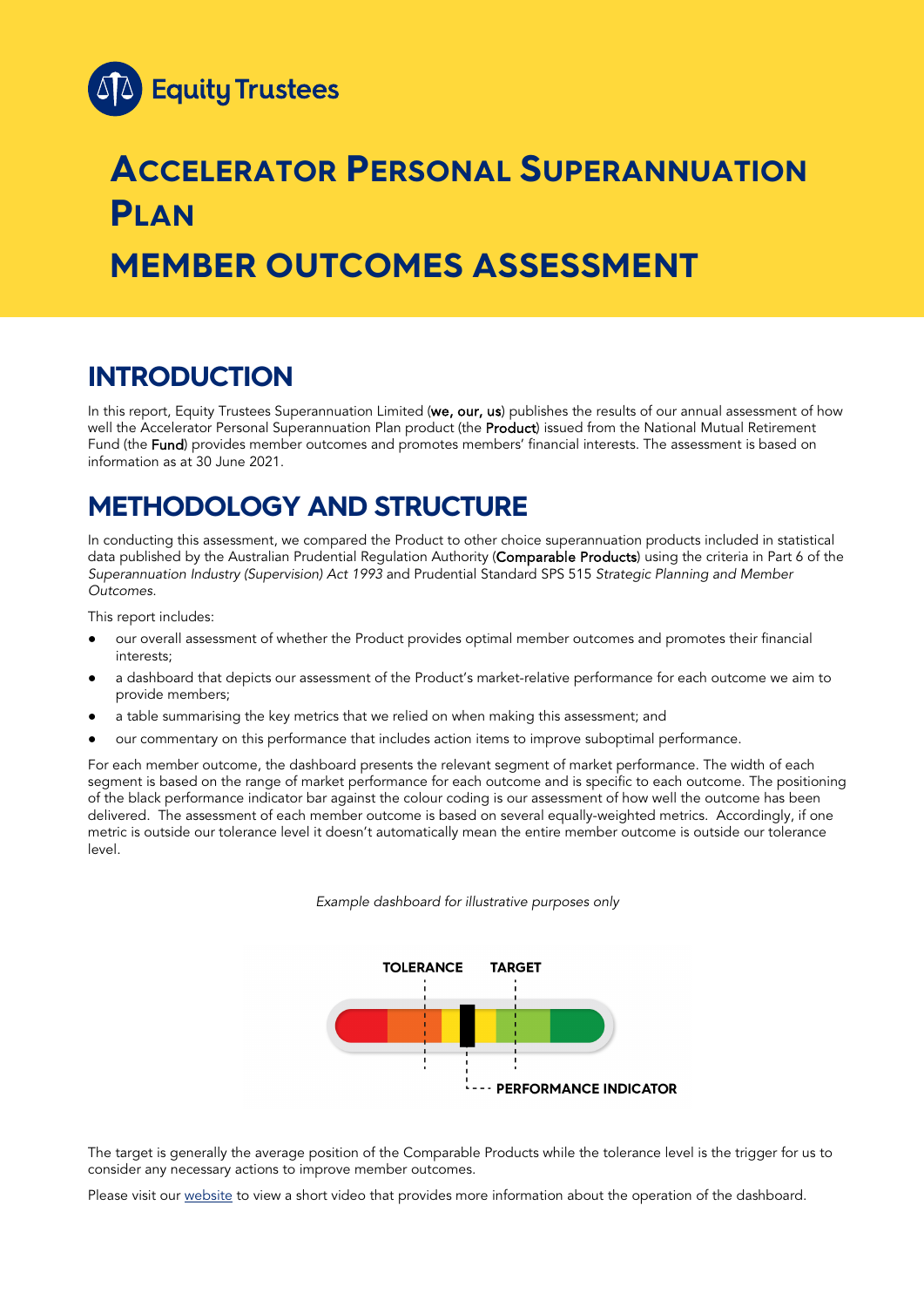

## **OVERALL ASSESSMENT**

Having carefully considered the comparisons of the Product with Comparable Products set out in this report, including the dashboards, metrics, commentary, and other relevant information available to us at the time of writing, we have concluded that as a result of the following factors the Product is promoting members' financial interests:

- 1. the fees and costs that affect the return to members are not appropriate having regard to their financial interests;
- 2. the net returns for the Product (i.e. returns after deducting all fees, costs and taxes) are consistent with market rates;
- 3. the level of investment risk for the Product is acceptable in relation to the net returns generated;
- 4. the investment strategy for the Product is appropriate;
- 5. the options, benefits and facilities offered in the Product are appropriate for members; and
- 6. the scale of the Product and the Fund does not disadvantage members.

### **ACTION ITEMS**

To reduce fees and improve net returns:

- we will continue discussions with Resolution Life to further reduce costs and bring the fees within our tolerance level; and
- fee reductions will be addressed in the Fund's Strategic Business Plan for the financial years 2023-25.

## **DASHBOARD**

### **STRATEGIC CONTEXT**

Working together with the Fund's Promoter, Resolution Life, the Fund's purpose is to enhance retirement outcomes for members through providing: new and different service options to simplify member effort, product and pricing strategies, and potential new business offerings in service of the membership.

To support this purpose, our goals for the Fund are to enhance member's retirement balances through reduced fees, provide members with confidence through reliable and clear delivery of regulatory compliance, satisfy members through engaging member service that assists them to grow their account balances, grow member balances through competitive investment returns in line with stated objectives and targets, and effective governance and risk management to protect members' interests.

The Product is a choice accumulation product.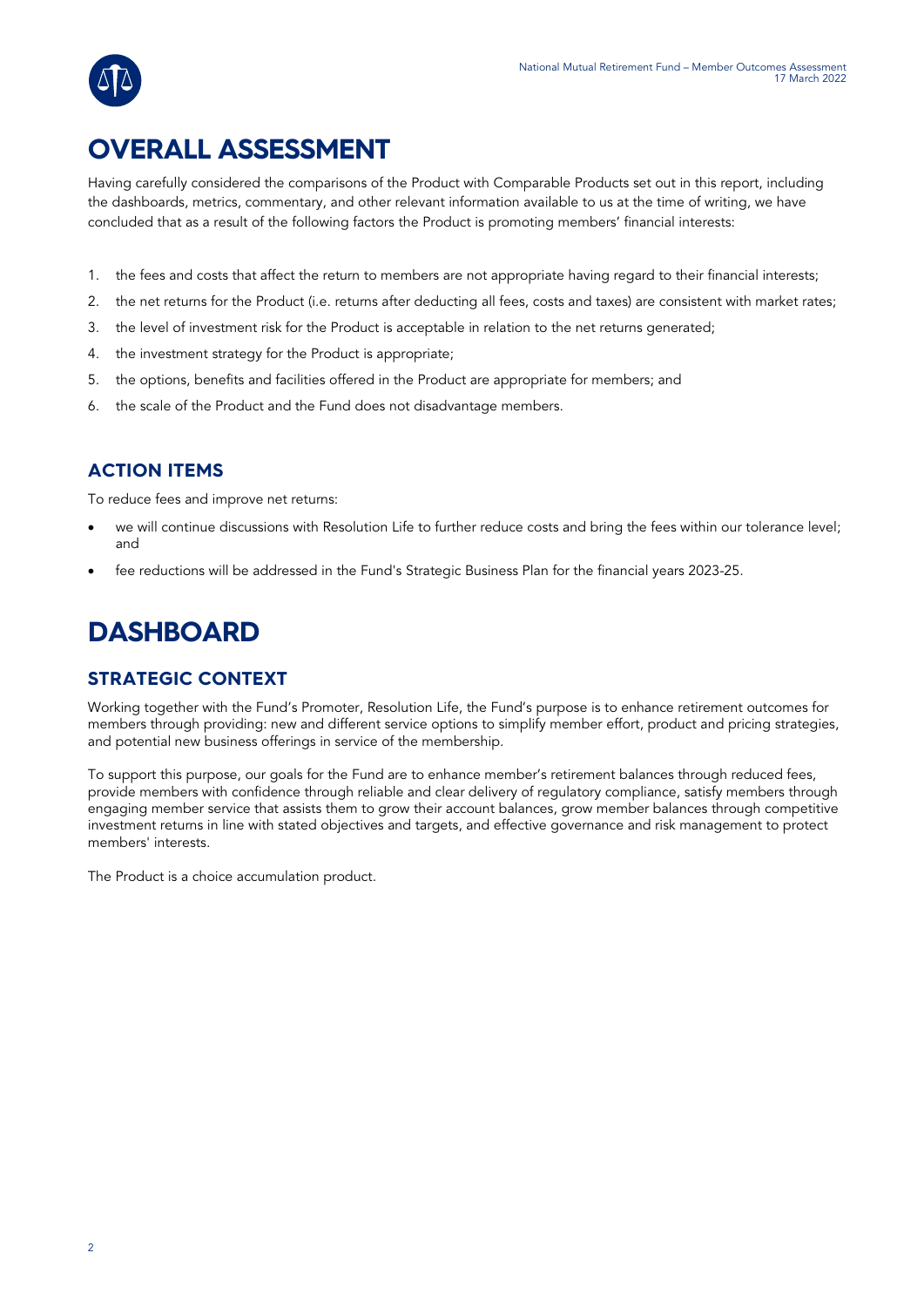

#### **INVESTMENT RISK AND RETURN**

| Outcomes                                                               | Investment risk and return for a \$50,000 account balance in the Product <sup>1.0</sup> is<br>consistent with market indexes. |                                                                                                                                                                                                                                                                                                                                                                                                                                                                                                                                                                                                                                                                                                                                                                                                                                          |       |           |        |  |
|------------------------------------------------------------------------|-------------------------------------------------------------------------------------------------------------------------------|------------------------------------------------------------------------------------------------------------------------------------------------------------------------------------------------------------------------------------------------------------------------------------------------------------------------------------------------------------------------------------------------------------------------------------------------------------------------------------------------------------------------------------------------------------------------------------------------------------------------------------------------------------------------------------------------------------------------------------------------------------------------------------------------------------------------------------------|-------|-----------|--------|--|
| The Product's<br>performance relative to<br><b>Comparable Products</b> |                                                                                                                               | Investment Risk and Return                                                                                                                                                                                                                                                                                                                                                                                                                                                                                                                                                                                                                                                                                                                                                                                                               |       |           |        |  |
|                                                                        |                                                                                                                               | Tolerance                                                                                                                                                                                                                                                                                                                                                                                                                                                                                                                                                                                                                                                                                                                                                                                                                                |       | Target    |        |  |
| <b>Metrics</b>                                                         | Ref                                                                                                                           | <b>Metric Label</b>                                                                                                                                                                                                                                                                                                                                                                                                                                                                                                                                                                                                                                                                                                                                                                                                                      | Value | Tolerance | Target |  |
|                                                                        | 1.1                                                                                                                           | 1-year actual net return                                                                                                                                                                                                                                                                                                                                                                                                                                                                                                                                                                                                                                                                                                                                                                                                                 | 4.43% | 3.78%     | 7.01%  |  |
|                                                                        | 1.2                                                                                                                           | 3-year actual net return                                                                                                                                                                                                                                                                                                                                                                                                                                                                                                                                                                                                                                                                                                                                                                                                                 | 2.89% | 3.13%     | 4.21%  |  |
|                                                                        | 1.3                                                                                                                           | 5-year actual net return                                                                                                                                                                                                                                                                                                                                                                                                                                                                                                                                                                                                                                                                                                                                                                                                                 | 3.18% | 3.28%     | 4.48%  |  |
|                                                                        | 1.4                                                                                                                           | 10-year actual net return                                                                                                                                                                                                                                                                                                                                                                                                                                                                                                                                                                                                                                                                                                                                                                                                                | 3.92% | 4.24%     | 5.08%  |  |
|                                                                        | 1.5                                                                                                                           | Negative annual net returns over last 10 years                                                                                                                                                                                                                                                                                                                                                                                                                                                                                                                                                                                                                                                                                                                                                                                           | 0.06  | 1.00      | 0.00   |  |
|                                                                        |                                                                                                                               | 1.0 Investment returns and associated targets and tolerance levels are weighted averages for the Product.<br>The weighted averages are based on the performance, asset allocation and funds under management of the<br>investment options available in the Product. The table in Appendix 1 provides more information.<br>1.1 – 1.4 The Product's fee structure leads to different net returns for different account balances. The table in<br>Appendix 2 provides more information.<br>1.5 Negative annual returns and associated targets and tolerance levels are weighted averages for the<br>Product. The weighted averages are based on the performance, Standard Risk Measure and funds under<br>management of the investment options available in the Product. Portions of years have been rounded up or<br>down to a whole year. |       |           |        |  |

#### **Commentary**

The performance indicator measures the average investment risk and return of all investment options in the Product over one, three, five and 10-year periods.

The performance indicator, which does not meet our target and is within our tolerance level, is based on an equal weighting of all the metrics in the above table.

Appendix 1 displays the returns for each investment option available in the Product and its weighted average returns over these periods.

This commentary focuses on the five-year weighted average return to 30 June 2021, and the weighted average number of negative annual returns for the 10 years to this date. When reading this commentary, it's important to bear in mind that past performance is not a reliable indicator of future performance.

Over the five years to 30 June 2021 the major detractor from investment performance was fees.

To reduce fees and improve net returns:

- we will continue discussions with Resolution Life to further reduce costs and bring the fees within our tolerance level; and
- fee reductions will be addressed in the Fund's Strategic Business Plan for the financial years 2023-25.

Investment risk, as measured by the weighted average number of negative annual returns for the Product over the 10 years to 30 June 2021 does not meet our target and is within our tolerance level. No remedial action is required as a result of this assessment.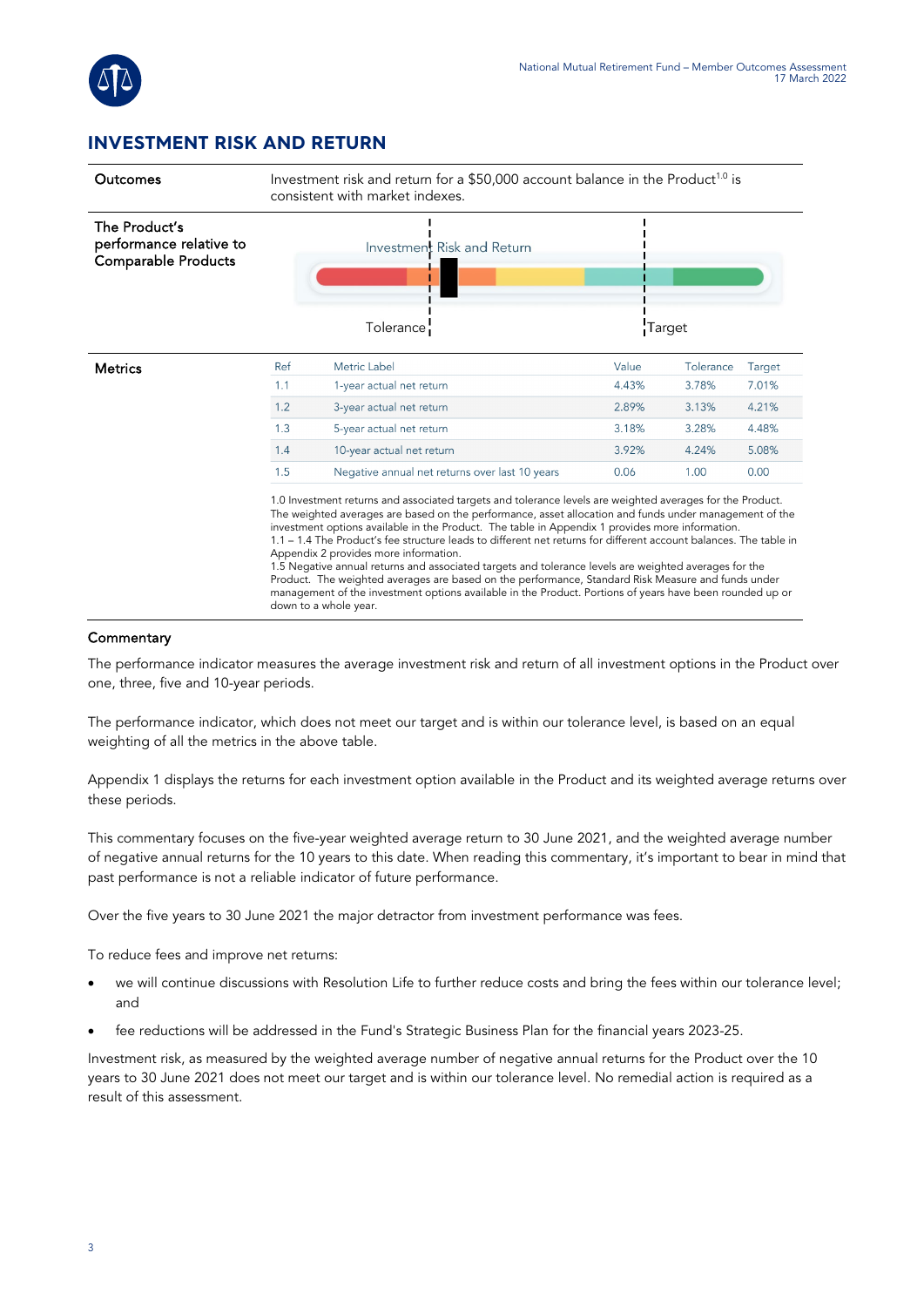

### **FEES AND COSTS**



#### **Commentary**

This table lists the Product's administration and investment fees. Other fees may be payable which are set out in the Product's disclosure documents.

The performance indicator measures administration and investment fees together against Comparable Products.

The performance indicator, which is outside our tolerance level, is based on an equal weighting of each metric in the above table.

As a result, we are not comfortable that the current fees and costs are consistent with market rates and therefore, do not advance members' financial interests.

To reduce fees and improve net returns:

- we will continue discussions with Resolution Life to further reduce costs and bring the fees within our tolerance level; and
- fee reductions will be addressed in the Fund's Strategic Business Plan for the financial years 2023-25.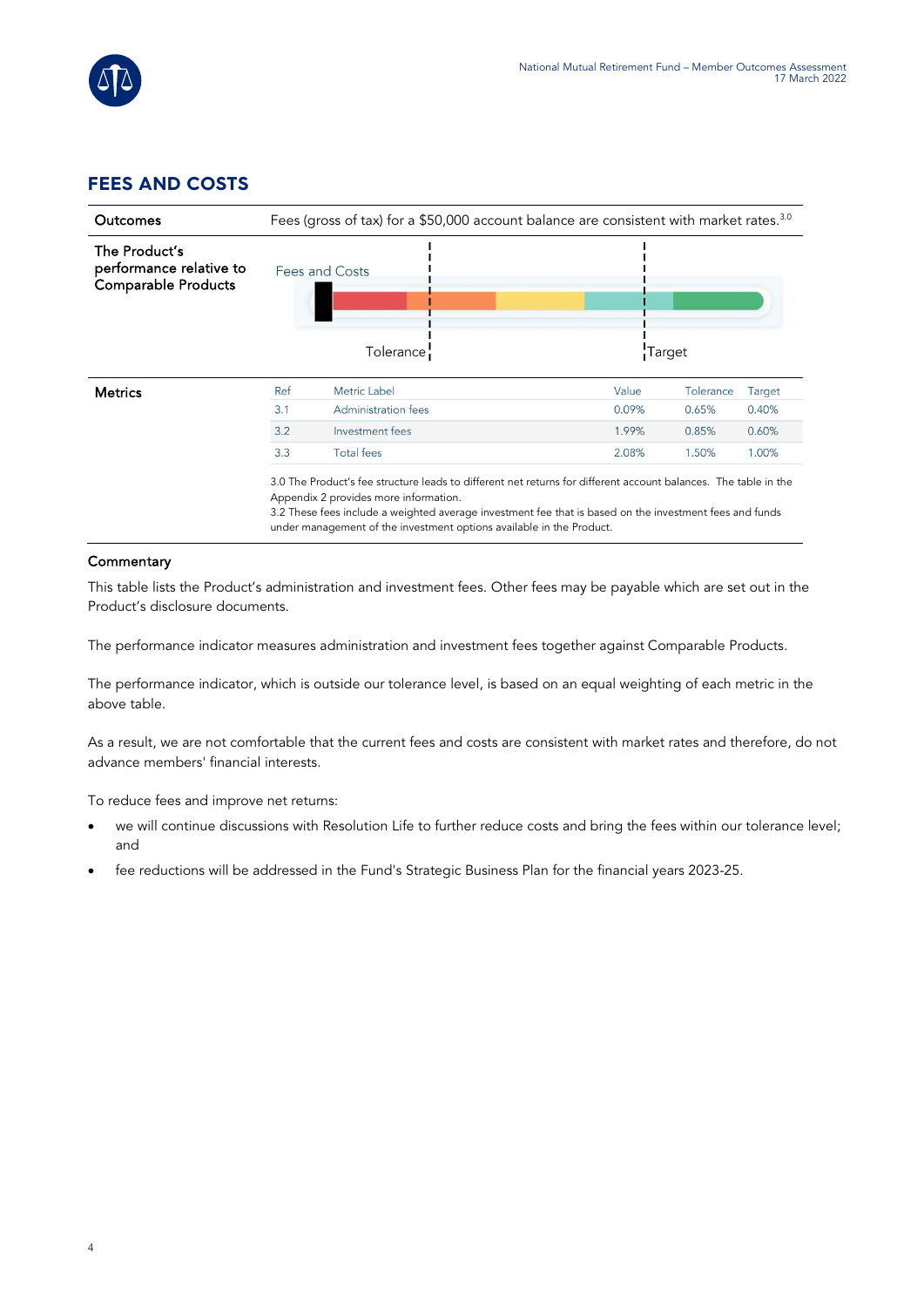

### **MEMBER SERVICES**

| <b>Outcomes</b>                                                 | Administration services satisfy member expectations.     |                                                                                                                                                                                                                                                                                                                                                                        |        |           |        |  |
|-----------------------------------------------------------------|----------------------------------------------------------|------------------------------------------------------------------------------------------------------------------------------------------------------------------------------------------------------------------------------------------------------------------------------------------------------------------------------------------------------------------------|--------|-----------|--------|--|
| The Product's<br>performance relative to<br>Comparable Products | <b>Administration Services</b><br>Tolerance <sup>1</sup> |                                                                                                                                                                                                                                                                                                                                                                        |        | Target    |        |  |
| <b>Metrics</b>                                                  | Ref                                                      | Metric Label                                                                                                                                                                                                                                                                                                                                                           | Value  | Tolerance | Target |  |
|                                                                 | 7.1                                                      | Administration-related EDR complaints                                                                                                                                                                                                                                                                                                                                  | 2.93   | 4.82      | 2.07   |  |
|                                                                 | 7.2                                                      | Service Level Achievement                                                                                                                                                                                                                                                                                                                                              | 70.03% | 90.00%    | 95.00% |  |
|                                                                 |                                                          | 7.1 EDR means "External Dispute Resolution".<br>7.1 This is the annual number of administration-related complaints to the Australian Financial Complaints<br>Authority per 10,000 member accounts.<br>7.2 Service level achievement measures the portion of new member, contribution and benefit payment<br>transactions that were processed within our service level. |        |           |        |  |

#### **Commentary**

The performance indicator measures the delivery of administration services against our service levels.

The performance indicator, which does not meet our target and is within our tolerance level, is based on an equal weighting of the above metrics.

Service level achievement (70%) is outside our tolerance level. The major contributor to this is the Fund's separation from the AMP Group, which has delayed the processing of benefit payments. Although our 5-day service level has not been achieved, benefit payments are generally made within the longer (30-day) timeframe allowed for choice products under the superannuation law. We continue to work with Resolution Life to improve service levels in the interests of members.

The number of complaints about administration services that have been made to the Australian Financial Complaints Authority does not meets our target and is within our tolerance level. No remedial action is required as a result of this assessment.

As a result, we are comfortable that administration services satisfy member expectations because the number of administration related complaints requiring external remediation is within our tolerance level, and transactions are being processed in accordance with our service level or the superannuation law. Therefore, we consider the options, benefits and facilities offered in the Product are appropriate for members.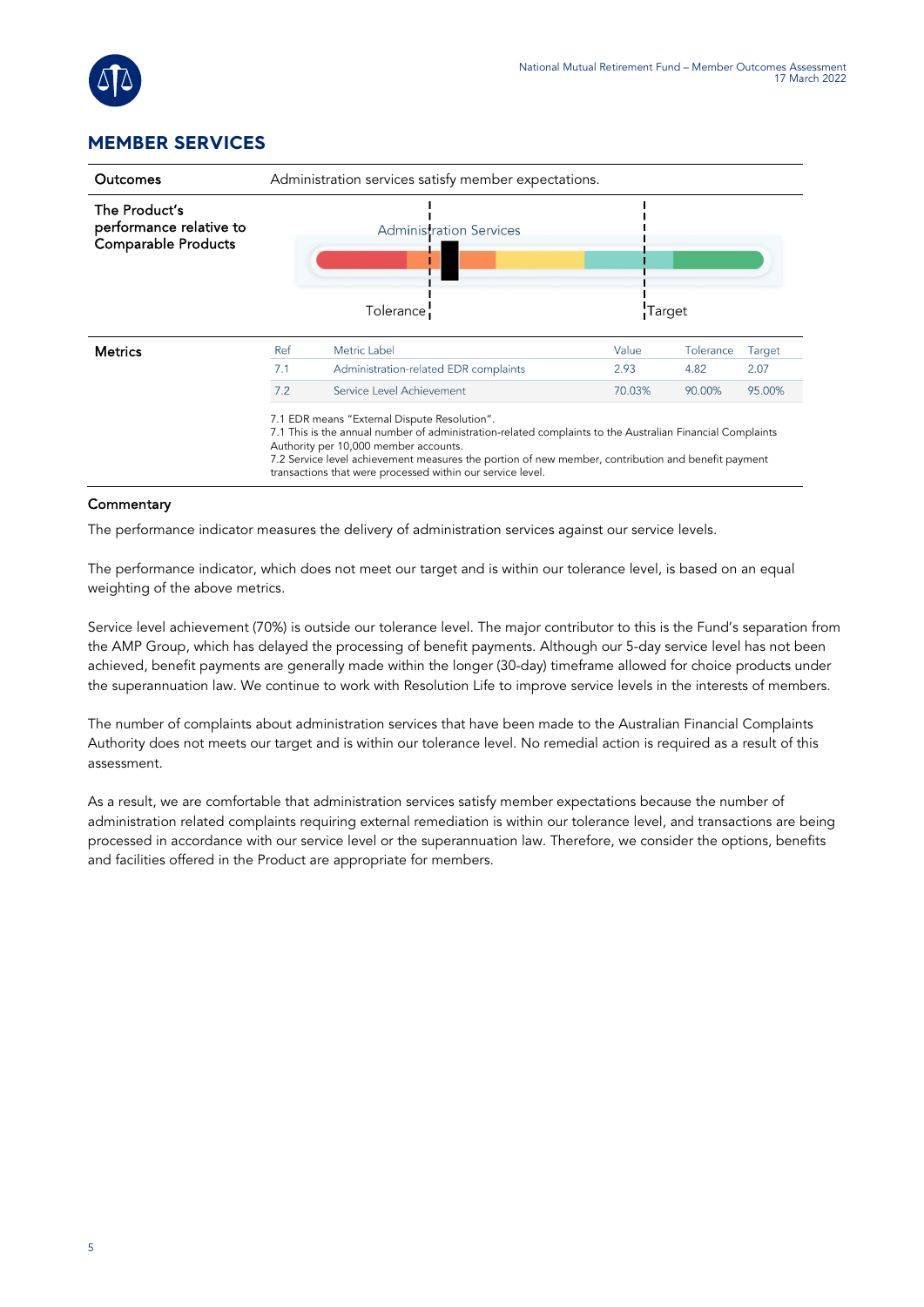

### **SUSTAINABILITY**



#### **Commentary**

The performance indicator measures the Fund's sustainability and likelihood of delivering optimal outcomes in the foreseeable future against other funds.

The performance indicator, which does not meet our target and is within our tolerance level, is based on an equal weighting of the above metrics. No remedial action is required as a result of this assessment.

As the Fund is closed to new members, movements in member accounts and the average member age are expectedly below our targets. We expect these indicators will move further away from our targets as members move closer to retirement.

With total member benefits of \$6.4b and almost 222,000 members, the Fund retains sufficient scale to support member outcomes into the future. Nevertheless, we continue to monitor the impact that the expected reduction in Fund size may have on member outcomes.

Therefore, we are comfortable that the scale of the Product and the Fund does not disadvantage members.

#### **LIQUIDITY**

| Liquidity<br>Tolerance | Target                                                                                                                                                                                                                                                                                                      |
|------------------------|-------------------------------------------------------------------------------------------------------------------------------------------------------------------------------------------------------------------------------------------------------------------------------------------------------------|
|                        |                                                                                                                                                                                                                                                                                                             |
| Value                  | Tolerance<br>Target                                                                                                                                                                                                                                                                                         |
|                        | 80.00%<br>40.00%                                                                                                                                                                                                                                                                                            |
| $A -$                  | <b>BBB</b><br>AA                                                                                                                                                                                                                                                                                            |
|                        | Investment liquidity in a GFC scenario<br>95.67%<br>Insurer financial strength rating<br>9.1 Liquidity is a weighted average that is based on the liquidity in a Global Financial Crisis scenario and<br>funds under management of the investment options available in the Product. The table in Appendix 1 |

provides more information.

6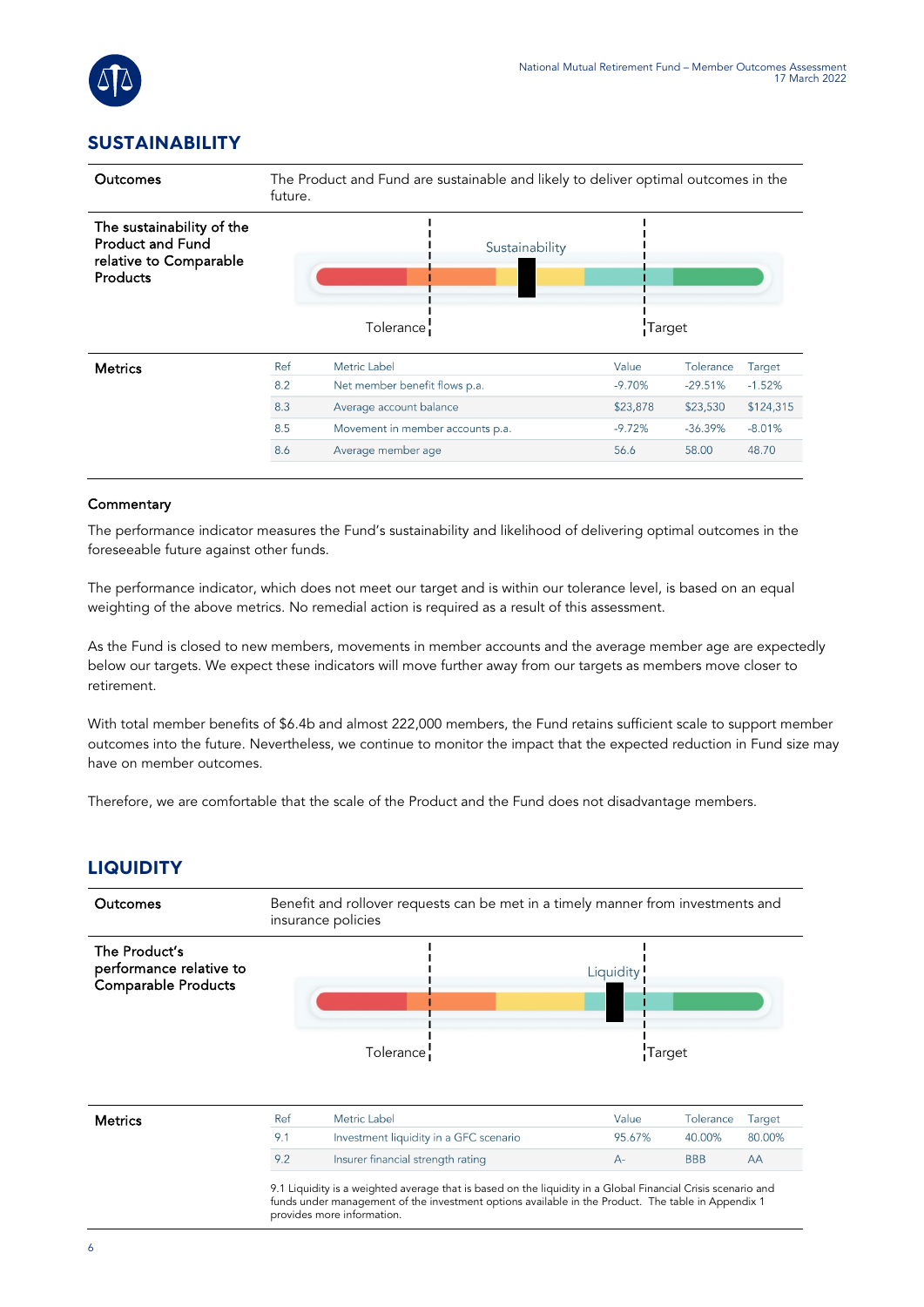

#### **Commentary**

The performance indicator measures the Fund's ability to meet benefit and rollover requests in a timely manner.

The performance indicator does not meet our target and is within our tolerance level. No remedial action is required as a result of this assessment.

We regularly monitor whether the investments and insurance policies would be able to meet cash requirements in extreme situations. Based on our analysis, we consider that benefits are supported by liquid investments and an insurer with a strong capacity to meet its financial commitments.

As a result, we are comfortable that the level of liquidity risk for the Product is acceptable.